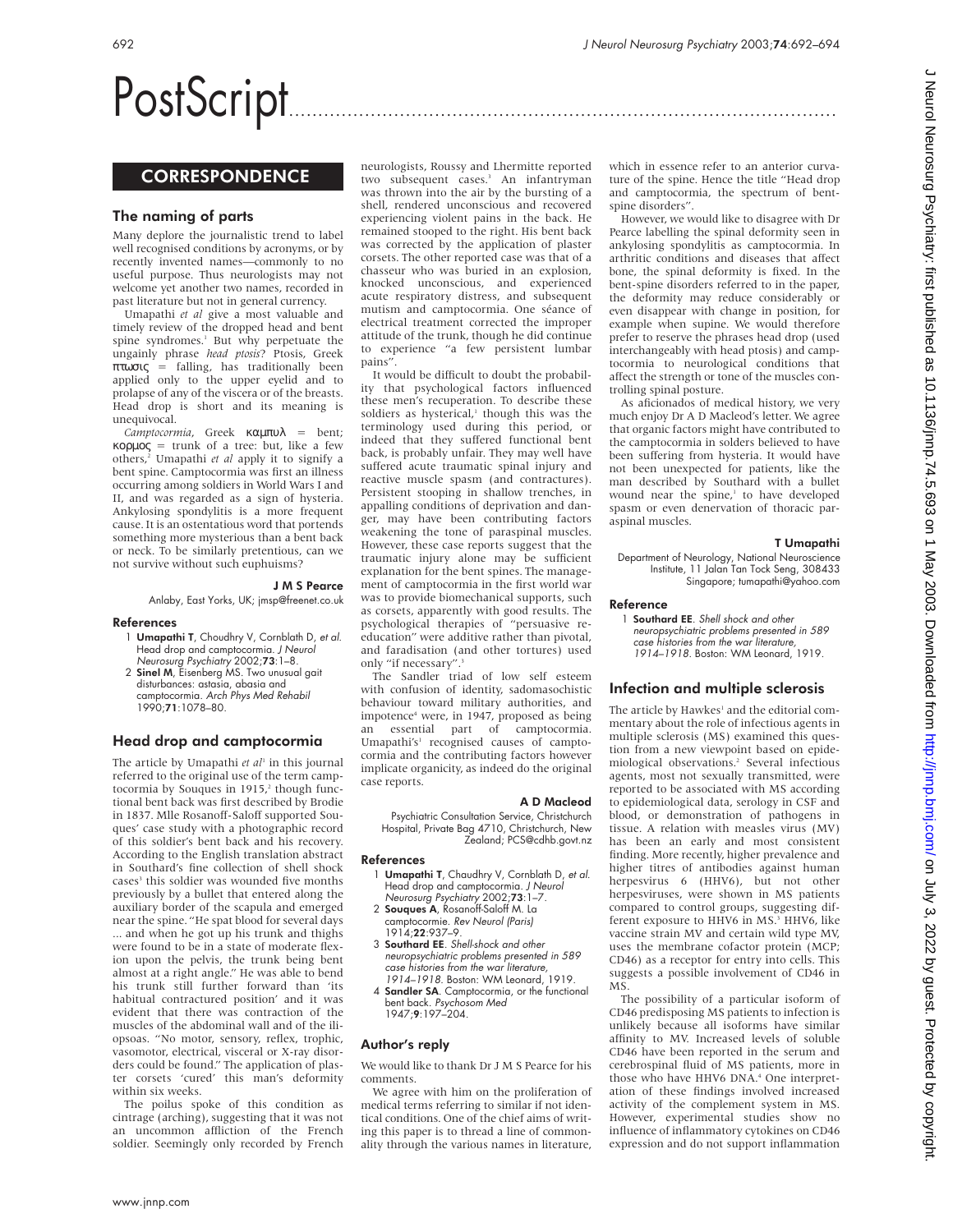as a cause of increased CD46.<sup>5</sup> Incorporation of CD46 in the viral envelope, or a possible genetic propensity in MS patients, have also been considered as causes of increased CD46.4 While its origin in MS is unclear, soluble CD46 might be involved in viral pathogenesis by binding the virus in the viraemic phase and allowing another to attach to CD46 and spread from cell to cell. Both HHV6 and MV are infectious agents encountered in early childhood, and HHV6 can indeed become reactivated a few weeks after primary MV infection. On the other hand, because HHV6 and MV downregulate CD46 expression on the infected cell, they may diminish the entry of each other, delaying the time of infection. Therefore, they might produce increased antibody levels in young adults through delayed infection with, or reactivation of, each other. These suggest increased antibodies against these two viruses in MS may be interrelated.

The question remains whether a causeeffect relation exists between infectious organisms and MS, or whether viruses are just a consequence of the activation of the inflammatory-immune sequence or increased susceptibility of MS patients to infection. Studies of CD46 and other viral receptors seem warranted in MS.

#### B Anlar

Department of Pediatric Neurology, Hacettepe University, Ankara 06100, Turkey; banlar@hacettepe.edu.tr

#### References

- 1 **Hawkes CH**. Is multiple sclerosis a sexually transmitted infection? J Neurol Neurosurg Psychiatry 2002;73:439–43.
- 2 Stewart G. Infection and multiple sclerosis-a new hypothesis? J Neurol Neurosurg Psychiatry 2002;73:358–9.
- 3 Enbom M. Human herpesvirus 6 in the pathogenesis of multiple sclerosis. APMIS  $2001$ ;109:401–11.
- 4 Soldan SS, Fogdell-Hahn A, Brennan MB, et al. Elevated serum and cerebrospinal fluid levels of soluble human herpesvirus type 6 cellular receptor, membrane cofactor protein, in patients with multiple sclerosis. Ann Neurol 2001;50:486–93.
- 5 Mason JC, Yarwood H, Sugars K, et al. Induction of decay-accelerating factor by cytokines or the membrane-attack complex protects vascular endothelial cells against complement deposition. Blood 1999;94:1673–32.

#### Infection and multiple sclerosis

The paper by C H Hawkes (Is multiple sclerosis a sexually transmitted infection?<sup>1</sup>) has caused predictable distress to people with multiple sclerosis (MS) and their families. Living with MS is a difficult enough experience without such sudden and avoidable alarm. The UK Multiple Sclerosis Society's national helpline and local branches have been inundated with calls expressing anger and anxiety.

It is hard to understand the motive for publication when your own expert editorial commentator specifically referred to the paper's "pure speculation" and "potential to cause harm". Did the sensational nature of Dr Hawkes's hypothesis and the virtual guarantee of extensive publicity it could receive outweigh proper consideration of its scientific merit?

There is also the worrying question of what damage may have been caused to the reputation of MS research in the UK by the lay media coverage which was attracted. The MS Society has a current forward commitment of around £12 million to nearly 70 research projects. That money is raised by voluntary donation. Anything which could discredit the quality of research here is of material concern to us.

#### M O'Donovan

Chief Executive, The Multiple Sclerosis Society, M S National Centre, 372 Edgware Road, London NW2 6ND, UK; modonovan@mssociety.org.uk

#### Reference

1 Hawkes CH. Is multiple sclerosis a sexually transmitted infection? J Neurol Neurosurg Psychiatry 2002;73:439–43.

Ed: The journal regrets any distress caused to patients with MS as a result of the widespread publicity this article received in the media. However, we wish to emphasise that the article was subject to the usual peer review process.

## BOOK REVIEWS

## Delirium in old age

Edited by J Lindesay, K Rockwood, A Macdonald (Pp 238, £55.00). Published by Oxford University Press, Oxford, 2002. ISBN 0-19-263275-2

Delirium is an extremely important condition for a number of reasons. It is very distressing and frightening for those who experience the symptoms, and descriptions of the effects on the brain as a result of high fever have been well described. There is a high mortality associated with the development of delirium, and it is often associated with behavioural disturbances that can be troublesome for carers and attendants. Finally, it presents a unique opportunity to look at the interface between psychiatric symptoms caused by organic disease and functional disorders.

Twelve years ago, the same publishers and two of the current editors produced the first edition on delirium. It was a relatively thin book but set the standards that the current edition continue. Delirium is certainly a niche market, and there appear to be no direct competitors, although textbooks on old age psychiatry usually contain chapters and notes on delirium. The new edition is greatly expanded and very much up to date.

Every aspect of delirium is included, from the history and conceptual basis of the disorder through epidemiology, neurophysiology, clinical assessment, management, prevention, and, refreshingly, the the role of family caregivers and nurses in managing the disease. The core tenet of the book is that delirium is a disorder that is relatively poorly recognised (particularly the hypo-alert type) by the general clinical professions, it is relatively easy to identify people at risk of developing delirium, and that there is a real possibility of a reasonable preventive strategy for the disorder. Twelve authors have contributed and, as delirium is relatively under-researched, this probably represents a significant proportion of the leading researchers in the field internationally. There are particularly interesting sections on the conceptual basis of the disorder and how it, and its component symptoms, are defined, methods of assessment of delirium are covered comprehensively, a summary of how evidence based management plans can be developed, and the prospects of prevention of delirium are given an adequate airing.

An interesting spin, which I discovered by accident, is that on the Oxford University Press website (www.oup.co.uk), one can see online updates of each individual chapter. Those present when this author last visited the website (December 2002) consisted of work that had been done from when the manuscript had been submitted to publication. It may be that reviews of the book might also appear online—this one will.

The book is a landmark in the literature on delirium, is a text of very high quality, and anyone seriously involved in the clinical management of patients with delirium or research on the subject would do very well to read this book.

A Burns

## Neurophysiology in neurosurgery. A modern intraoperative approach

Edited by Vedran Deletis and Jay L Shils (Pp 469, \$125.00). Published by Academic California, 2002. ISBN 0-12-209036-5

This book comprises 17 chapters contributed by 24 authors. It has clearly benefited from most of the chapters being written in a more or less homogenous style and formed into seven parts based mainly on surgical procedures: motor evoked potentials/<br>
neurophysiological base: intraoperative neurophysiological base; neurophysiology (ION) of the spinal (spinal cord monitoring); ION of peripheral nerves, nerve roots and plexuses; ION of cranial nerve and brainstem; ION of supratentorial procedures; ION during stereotactic neurosurgery for movement disorders; and ION and anaesthesia management. Most of the chapters cover the background of methodology, description of the surgical procedure, and the related neurophysiological procedure, personal experience, and case reports, which gives a balanced theoretical and practical view on the topic of each chapter. The interdisciplinary approach taken in this book will ensure it has a wide range of readers across "neurosurgery, neurology, orthopaedic surgery, neurophysiology, anesthesiology, interventional radiology, and biomedical engineering".

Chronic deep brain stimulation or neuromodulation has extended the role of clinical neurophysiology beyond its traditional diagnostic role. This new field is touched upon briefly in the part on ION during stereotactic neurosurgery. An interesting feature of this book is that it is accompanied by a CD that certainly enhances its value. Cross references are given at the end of the corresponding chapter rather than in the list of contents in the book, and at the front page of the display.

In conclusion, it is an authoritative review of intraoperative neurophysiology much weighted on the motor system for a wide range of surgical procedures. Perhaps, in its present form, those hoping for a more systematically informed discussion on intraoperative neurophysiology of the sensory system may feel slightly disappointed.

X Liu, T Z Aziz